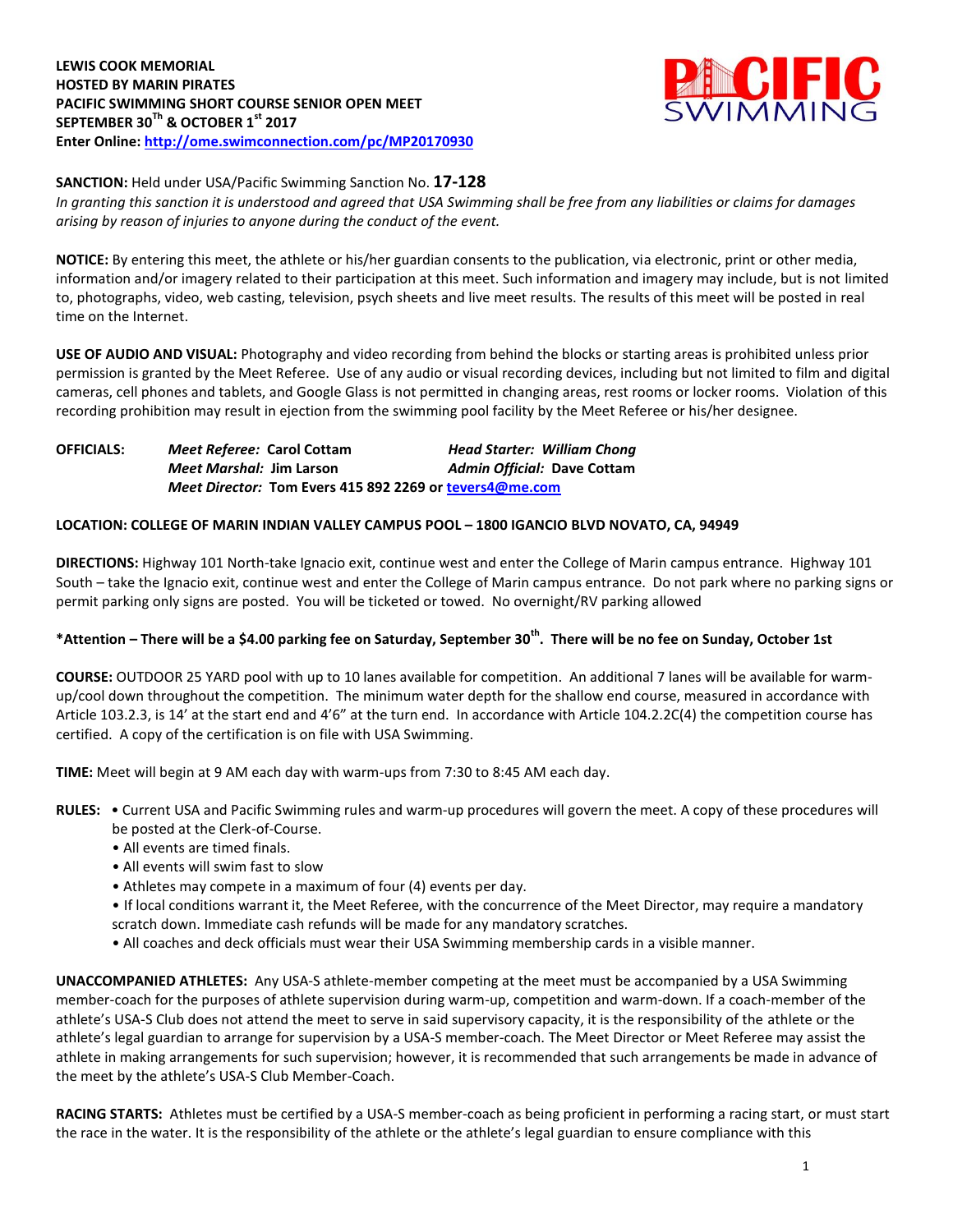#### requirement.

**RESTRICTIONS:** • Smoking and the use of other tobacco products is prohibited on the pool deck, in the locker rooms, in spectator

- seating, on standing areas and in all areas used by athletes, during the meet and during warm-up periods.
- Sale and use of alcoholic beverages is prohibited in all areas of the meet venue.
- No glass containers are allowed in the meet venue.
- Only athletes, coaches, officials, and volunteers will be allowed on the pool deck.
- Changing into or out of swimsuits other than in locker rooms or other designated areas is prohibited.

**•** Destructive devices, to include but not limited to, explosive devices and equipment, firearms (open or concealed), blades, knives, mace, stun guns and blunt objects are strictly prohibited in the swimming facility and its surrounding areas. If observed, the Meet Referee or his/her designee may ask that these devices be stored safely away from the public or removed from the facility. Noncompliance may result in the reporting to law enforcement authorities and ejection from the facility. Law enforcement officers (LEO) are exempt per applicable laws.

**•** Operation of a drone, or any other flying apparatus, is prohibited over the venue (pools, athlete/coach areas, spectator areas and open ceiling locker rooms) any time athletes, coaches, officials and/or spectators are present.

• **No team set up or ez ups on deck. Team areas can be set up on the field adjacent to the pool or in the bleachers** 

**ELIGIBILITY:** • Athletes must be current members of USA-S and enter their name and registration number on the meet entry card as they are shown on their Registration Card. If this is not done, it may be difficult to match the athlete with the registration and times database. The meet host will check all athlete registrations against the SWIMS database and if not found to be registered, the Meet Director shall accept the registration at the meet (a \$10 surcharge will be added to the regular registration fee). Duplicate registrations will be refunded by mail.

• Athletes 13/Over are eligible to enter this meet. There is no proof of time. Entry times should be the athlete's actual time and not the minimum standard.

• Athletes 11 and 12 years of age must meet the Senior Open time standard as outlined by Pacific Swimming time verification procedures. No refunds will be given if a time cannot be proven.

• Athletes under the age of 11 years are not eligible to compete.

• Disabled athletes are welcome to attend this meet and should contact the Meet Director or Meet Referee regarding special accommodations.

- No time conversions will be accepted.
- Entries with "NO TIME" will be rejected.

**SEEDING:** Event seeding will be in the following order: conforming short course yards, non-conforming long course meters, and non-conforming short course meters - USA Swimming rules 207.11.7B.

**CHECK-IN:** The meet will be deck seeded. Athletes must check-in at the Clerk-of-Course. No event shall be closed more than 30 minutes before the scheduled start of the session. Close of check‐in for all events shall be no more than 60 minutes before the estimated time of the start of the first heat of the event. Athletes who do not check-in will not be allowed to compete in the event.

**SCRATCH RULE:** Athletes entered in a timed final individual event that is seeded on the deck that have checked in for that event, must swim in the event unless they notify the clerk of the course before seeding for that event has begun that they wish to scratch. Failure to swim an event will result in being barred from their next individual event in which the athlete is entered on that day or the next meet day, whichever if first.

**ENTRY FEES:** \$6.50 per individual event plus an \$8.00 per athlete participation fee. Entries will be rejected if payment is not sent at time of request. No late entries will be accepted. No refunds will be made, except mandatory scratch downs.

**ONLINE ENTRIES:** To enter online go to **<http://ome.swimconnection.com/pc/MP20170930>** to receive an immediate entry confirmation this method requires payment by credit card. Swim Connection LLC charges a processing fee for this service, equal to \$1 per athlete plus 5% of the total Entry Fees. Please note that the processing fee is a separate fee from the Entry Fees. If you do not wish to pay the processing fee, enter the meet using a mail entry. **Entering online is a convenience, is completely voluntary, and is in no way required or expected of an athlete by Pacific Swimming.** Online entries will be accepted through Wednesday, **September 20Th, 2017 at 11:59 p.m.**

**MAILED OR HAND DELIVERED ENTRIES:** Entries must be on the attached consolidated entry form. Forms must be filled out completely and printed clearly with athlete's best time. Entries must be entered using the current Pacific Swimming procedure: and postmarked by midnight, Monday, **September 18th** or hand delivered by 6:30 p.m. Wednesday, **September 20th** . Requests for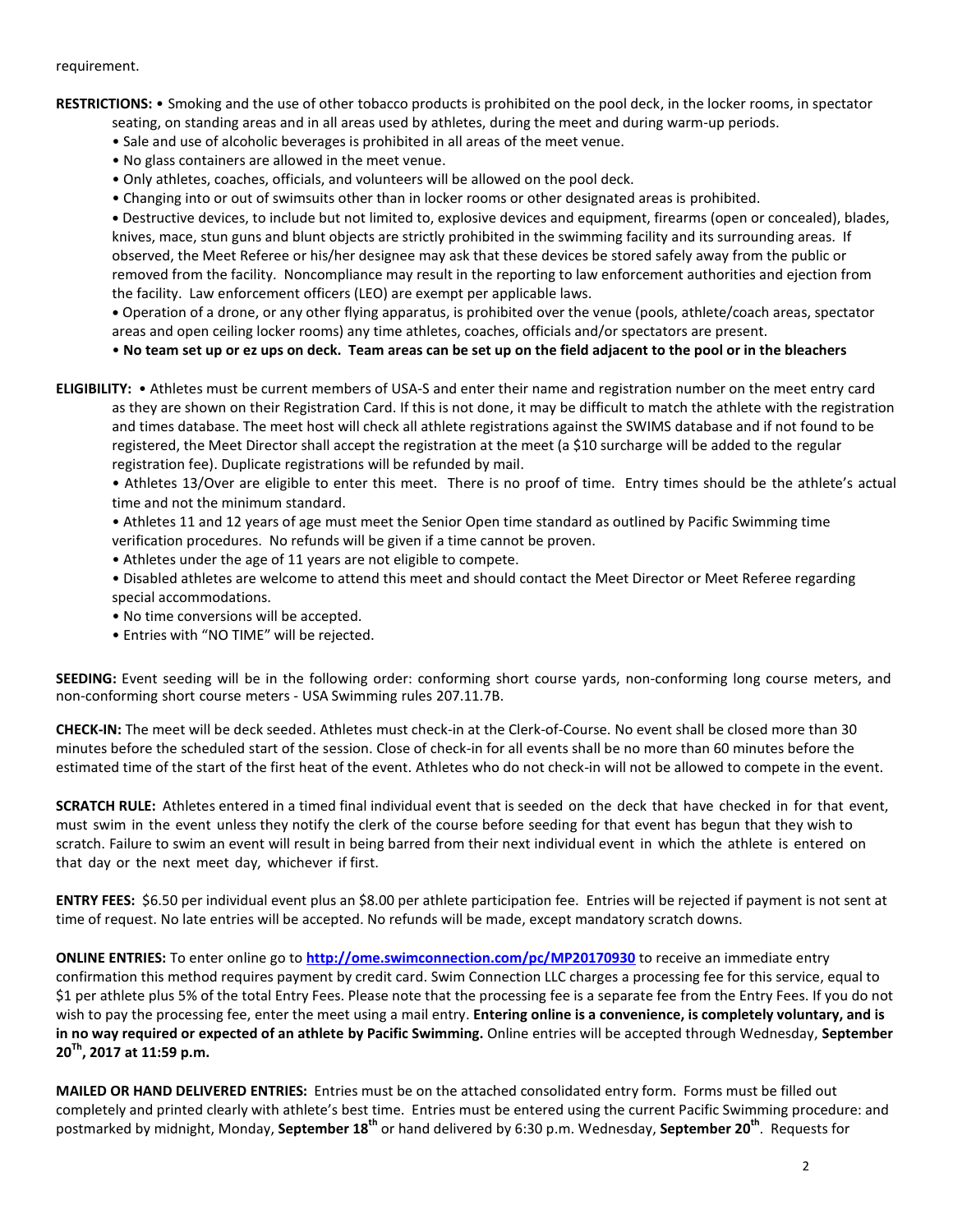confirmation of receipt of entries should include a self-addressed envelope.

**Make check payable to: Marin Pirates Swim Team**

| <b>Mail/Hand Deliver entries to:</b> | <b>Tom Evers</b>           |
|--------------------------------------|----------------------------|
|                                      | <b>4 Harris Hill Drive</b> |
|                                      | Novato, CA 94947           |

**AWARDS:** None.

**ADMISSION:** Free. A 2 day program will be available at a reasonable cost

**HOSPITALITY:** Hospitality available for coaches, officials, timers, and volunteers. Lunches will be provided for coaches and working deck officials. There will be a snack bar.

## **MISCELLANEOUS:**

|               | Saturday, September 30 <sup>th</sup> | Sunday, October 1st |               |                  |  |
|---------------|--------------------------------------|---------------------|---------------|------------------|--|
| <b>EVENT#</b> | <b>EVENT</b>                         | <b>EVENT#</b>       | <b>EVENT#</b> | <b>EVENT</b>     |  |
| $\mathbf{1}$  | <b>500 FREE</b>                      | 2                   | 15            | 400 I.M.         |  |
| 3             | 200 BACK                             | 4                   | 17            | <b>200 FREE</b>  |  |
| 5             | 100 BREAST                           | 6                   | 19            | <b>100 FLY</b>   |  |
| 7             | <b>200 FLY</b>                       | 8                   | 21            | 50 FREE          |  |
| 9             | <b>100 FREE</b>                      | 10                  | 23            | 200 BREAST       |  |
| 11            | 200 I.M.                             | 12                  | 25            | 100 BACK         |  |
| 13            | <b>1650 FREE</b>                     | 14                  | 27            | <b>1000 FREE</b> |  |

## **ORDER OF EVENTS**

| Sunday, October 1st |                  |               |  |  |  |  |  |  |
|---------------------|------------------|---------------|--|--|--|--|--|--|
| <b>EVENT#</b>       | <b>EVENT</b>     | <b>EVENT#</b> |  |  |  |  |  |  |
| 15                  | 400 I.M.         | 16            |  |  |  |  |  |  |
| 17                  | <b>200 FREE</b>  | 18            |  |  |  |  |  |  |
| 19                  | <b>100 FLY</b>   | 20            |  |  |  |  |  |  |
| 21                  | 50 FREE          | 22            |  |  |  |  |  |  |
| 23                  | 200 BREAST       | 24            |  |  |  |  |  |  |
| 25                  | 100 BACK         | 26            |  |  |  |  |  |  |
| 27                  | <b>1000 FREE</b> | 28            |  |  |  |  |  |  |

Events 13-14 and 27-28 will be swum fastest to slowest alternating women and men There will be a 10 minute break before the start of these events

Time standards may be found at: <http://www.pacswim.org/swim-meet-times/standards>